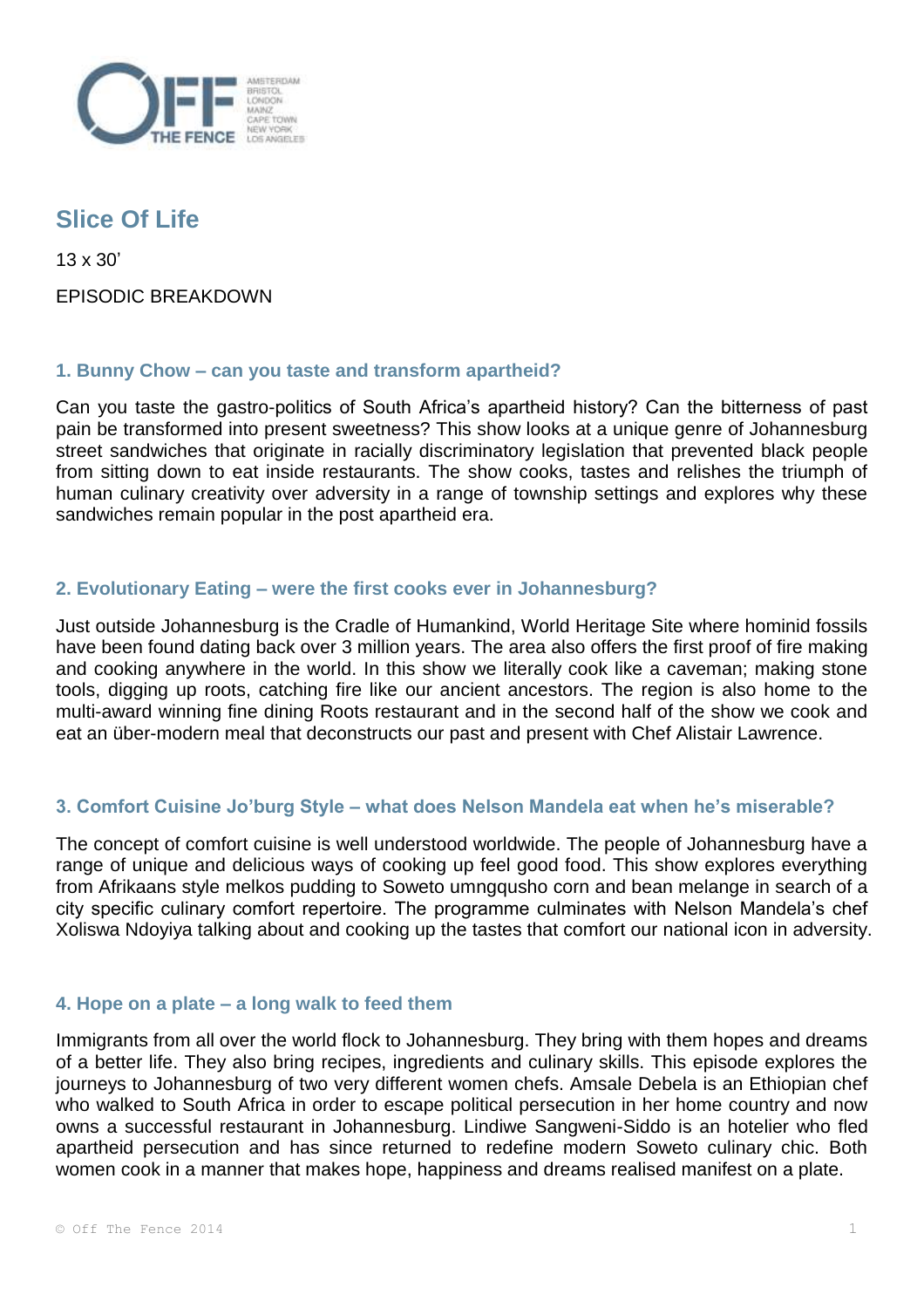## **5. Lust for lunch – does sexy taste like cows head gravy, Russian stripper soup or magical meringues?**

Ever since Adam and Eve had dinner followed by sex the association of food and lust has been closely linked all over the world. This episode looks at the deliciously diverse range of ways to taste lust in Johannesburg. There are Russian strippers making borscht and drinking Champagne in super smart Sandton. There are finger lickingly lovely Zulu style aphrodisiac meat and gravy melanges at the Soweto commuter hub. Finally a Sangoma (traditional healer) serves up special sexy seasonings to magically make your man love you…

## **6. Self Loathing; why do we think polenta is posh but we have so little respect for our own marvellous maize dishes?**

Johannesburg has a diversity of delicious African maize based starch dishes and yet the restaurants all persist in serving Italian polenta rather than local pap. We love our own starch but we think it's not 'posh' enough to eat when we go out. Why are we ashamed of the food we love so much? This episode cooks up a storm with local recipes and ingredients. The previously 'poor cousin' pap comes out of the kitchen as cakes, croquettes, croutons and even fish…

#### **7. Restricted eating – from heroic hunger strikes to mad muscle men**

If we are what we eat is the converse true? Are we what we don't eat? This episode looks at a range of reasons for not eating in Johannesburg. We cook up a Ramadan fast-breaking feast with a Johannesburg Muslim family. We explore the absurd fat free underbelly of the local body building community. Finally we relive the hardship and heroism of Robben Island political hunger strikes with the former prisoners.

#### **8. Birth – what do Jo'burg''s storks have for supper?**

This episode examines whether diet affects fertility, conception and the gender of a baby. Pregnancy cravings both daft and delicious are explored and cooked up. Chef Michel Mourand collaborates with Dr Karabo Thlale to produce the perfect boy making meal.

#### **9. Chinatown – why does Jo'burg have two?**

This episode compares and contrasts Johannesburg's two Chinatowns. The first half of the show explores the cooking and culture of the Chinese community of Commissioner Street who have been in Johannesburg for over 100 years. The second half of the programme discovers the eating experience of the Derick Avenue Chinatown community who arrived in Johannesburg after 1994. The plates of both communities reveal them to be at least as South African as they are Chinese.

#### **10. Gender - is meat just for men?**

In Johannesburg the butchering, cooking and eating of meat exists within an elaborate and codified gender code. What men may eat differs markedly from that thought suitable for women. And woe betide any lady who attempts to help a man barbeque! This episode investigates, cooks and eats its way through gender based meat culture from a Thokoza township virginity testing ritual to an Afrikaans evening out.